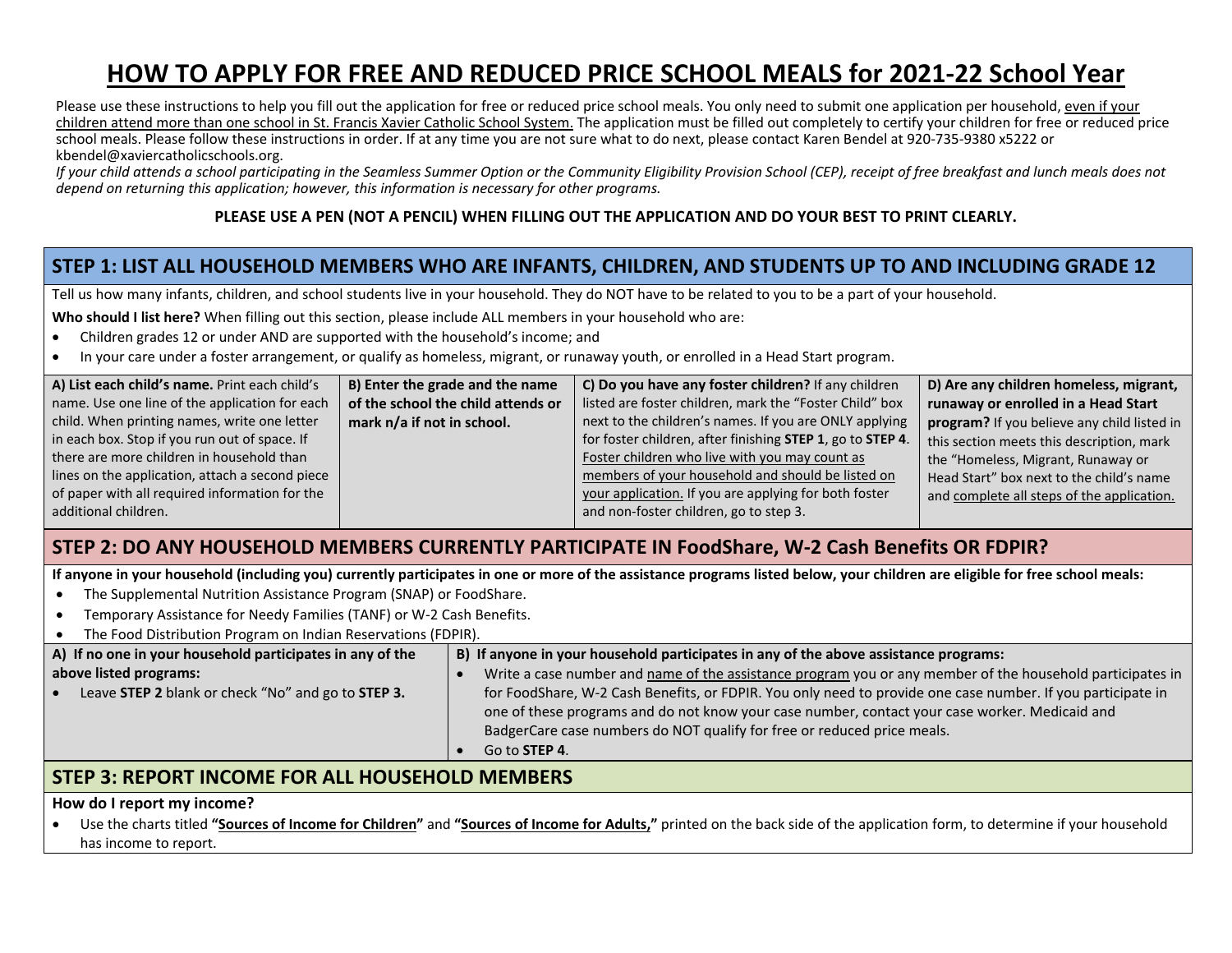# **STEP 3: REPORT INCOME FOR ALL HOUSEHOLD MEMBERS**

| Report all amounts in GROSS INCOME ONLY. Report all income in whole dollars. Do not include cents. Gross income is the total income received before taxes. Many people                                                                        |                                                                                                                                                                                |  |  |  |  |  |  |  |  |
|-----------------------------------------------------------------------------------------------------------------------------------------------------------------------------------------------------------------------------------------------|--------------------------------------------------------------------------------------------------------------------------------------------------------------------------------|--|--|--|--|--|--|--|--|
| think of income as the amount they "take home" (listed as "net pay" on paycheck stub) and not the total, "gross" amount. Make sure that the income you report on this                                                                         |                                                                                                                                                                                |  |  |  |  |  |  |  |  |
| application has NOT been reduced to pay for taxes, insurance premiums, or any other amounts taken from your pay.                                                                                                                              |                                                                                                                                                                                |  |  |  |  |  |  |  |  |
| Write a "0" in any fields where there is no income to report. Any income fields left empty or blank will also be counted as a zero. If you write '0' or leave any fields blank, you<br>$\bullet$                                              |                                                                                                                                                                                |  |  |  |  |  |  |  |  |
| are certifying (promising) that there is no income to report. If local officials suspect that your household income was reported incorrectly, your application will be                                                                        |                                                                                                                                                                                |  |  |  |  |  |  |  |  |
| investigated.                                                                                                                                                                                                                                 |                                                                                                                                                                                |  |  |  |  |  |  |  |  |
| Mark how often each type of income is received using the boxes to the right of each field.                                                                                                                                                    |                                                                                                                                                                                |  |  |  |  |  |  |  |  |
| <b>3.A. REPORT INCOME EARNED BY CHILDREN</b>                                                                                                                                                                                                  |                                                                                                                                                                                |  |  |  |  |  |  |  |  |
| A) Report all income earned or received by children. Report the combined gross income for ALL children listed in STEP 1 in your household in the box marked "Child Income."                                                                   |                                                                                                                                                                                |  |  |  |  |  |  |  |  |
| Only count foster children's personal income if you are applying for them together with the rest of your household.                                                                                                                           |                                                                                                                                                                                |  |  |  |  |  |  |  |  |
| What is Child Income? Child income is money received from outside your household that is paid DIRECTLY to your children. Many households do not have any child income.                                                                        |                                                                                                                                                                                |  |  |  |  |  |  |  |  |
| <b>3.B. REPORT INCOME EARNED BY ADULTS</b>                                                                                                                                                                                                    |                                                                                                                                                                                |  |  |  |  |  |  |  |  |
| List adult household members' names.                                                                                                                                                                                                          |                                                                                                                                                                                |  |  |  |  |  |  |  |  |
| Print the name of each household member in the boxes marked "Name of Adult Household Members (First and Last)." When filling out this section, please include ALL adult                                                                       |                                                                                                                                                                                |  |  |  |  |  |  |  |  |
| members in your household who are living with you and share income and expenses, even if they are not related and even if they do not receive income of their own.                                                                            |                                                                                                                                                                                |  |  |  |  |  |  |  |  |
| Do NOT include:<br>$\bullet$                                                                                                                                                                                                                  |                                                                                                                                                                                |  |  |  |  |  |  |  |  |
| People who live with you but are not supported by your household's income AND do not contribute income to your household.<br>$\circ$                                                                                                          |                                                                                                                                                                                |  |  |  |  |  |  |  |  |
| Infants, children and students already listed in STEP 1.<br>$\circ$                                                                                                                                                                           |                                                                                                                                                                                |  |  |  |  |  |  |  |  |
| C) Report earnings from work. Report all total gross income<br>E) Report income from<br>D) Report income from public assistance/child                                                                                                         |                                                                                                                                                                                |  |  |  |  |  |  |  |  |
| (before taxes) from work in the "Earnings from Work" field on<br>pensions/retirement/all other income.<br>support/alimony/SSI/VA benefits. Report all income that applies in                                                                  |                                                                                                                                                                                |  |  |  |  |  |  |  |  |
| the application. This is usually the money received from working<br>Report all income that applies in the<br>the "Public Assistance/Child Support/Alimony" field on the                                                                       |                                                                                                                                                                                |  |  |  |  |  |  |  |  |
| at jobs. If you are a self-employed business or farm owner, you<br>"Pensions/Retirement/Social Security/All Other<br>application. Do not report the cash value of any public assistance                                                       |                                                                                                                                                                                |  |  |  |  |  |  |  |  |
| will report your net income.<br>Income" field on the application.<br>benefits NOT listed on the chart. If income is received from child                                                                                                       |                                                                                                                                                                                |  |  |  |  |  |  |  |  |
| support or alimony, only report court-ordered payments. Informal                                                                                                                                                                              |                                                                                                                                                                                |  |  |  |  |  |  |  |  |
| What if I am self-employed? Report income from that work as a<br>but regular payments should be reported as "other" income in the                                                                                                             |                                                                                                                                                                                |  |  |  |  |  |  |  |  |
| net amount. This is calculated by subtracting the total operating<br>next part.                                                                                                                                                               |                                                                                                                                                                                |  |  |  |  |  |  |  |  |
|                                                                                                                                                                                                                                               | expenses of your business from its gross receipts or revenue.                                                                                                                  |  |  |  |  |  |  |  |  |
| H) Provide the last four digits of your Social<br>F) Fluctuating Income. For seasonal workers and others whose<br>G) Report total household size. Enter the total number of                                                                   |                                                                                                                                                                                |  |  |  |  |  |  |  |  |
| income fluctuates and usually earn more money in some months<br>household members in the field "Total Household Members (Children<br>Security Number (SSN). An adult household                                                                |                                                                                                                                                                                |  |  |  |  |  |  |  |  |
| than others. In these situations, project the annual rate of<br>and Adults)." This number MUST be equal to the number of<br>member must enter the last four digits of their                                                                   |                                                                                                                                                                                |  |  |  |  |  |  |  |  |
|                                                                                                                                                                                                                                               | income and report that. This includes workers with annual<br>household members listed in STEP 1 and STEP 3. If there are any<br>SSN in the space provided. You are eligible to |  |  |  |  |  |  |  |  |
| employment contracts but may choose to have salaries paid over<br>members of your household that you have not listed on the<br>apply for benefits even if you do not have a                                                                   |                                                                                                                                                                                |  |  |  |  |  |  |  |  |
| application, go back and add them. It is very important to list all<br>a shorter period of time; for example, school employees.<br>SSN. If no adult household members have a<br>household members, as the size of your household affects your |                                                                                                                                                                                |  |  |  |  |  |  |  |  |
| SSN, leave this space blank and mark the box to<br>eligibility for free and reduced price meals.<br>the right labeled "Check box if no SSN."                                                                                                  |                                                                                                                                                                                |  |  |  |  |  |  |  |  |

## **STEP 4: CONTACT INFORMATION AND ADULT SIGNATURE**

*An adult member of the household must sign the application. By signing the application, that household member is promising that all information has been truthfully and completely reported. Before completing this section, please also make sure you have read the privacy and civil rights statements on the back of the application.*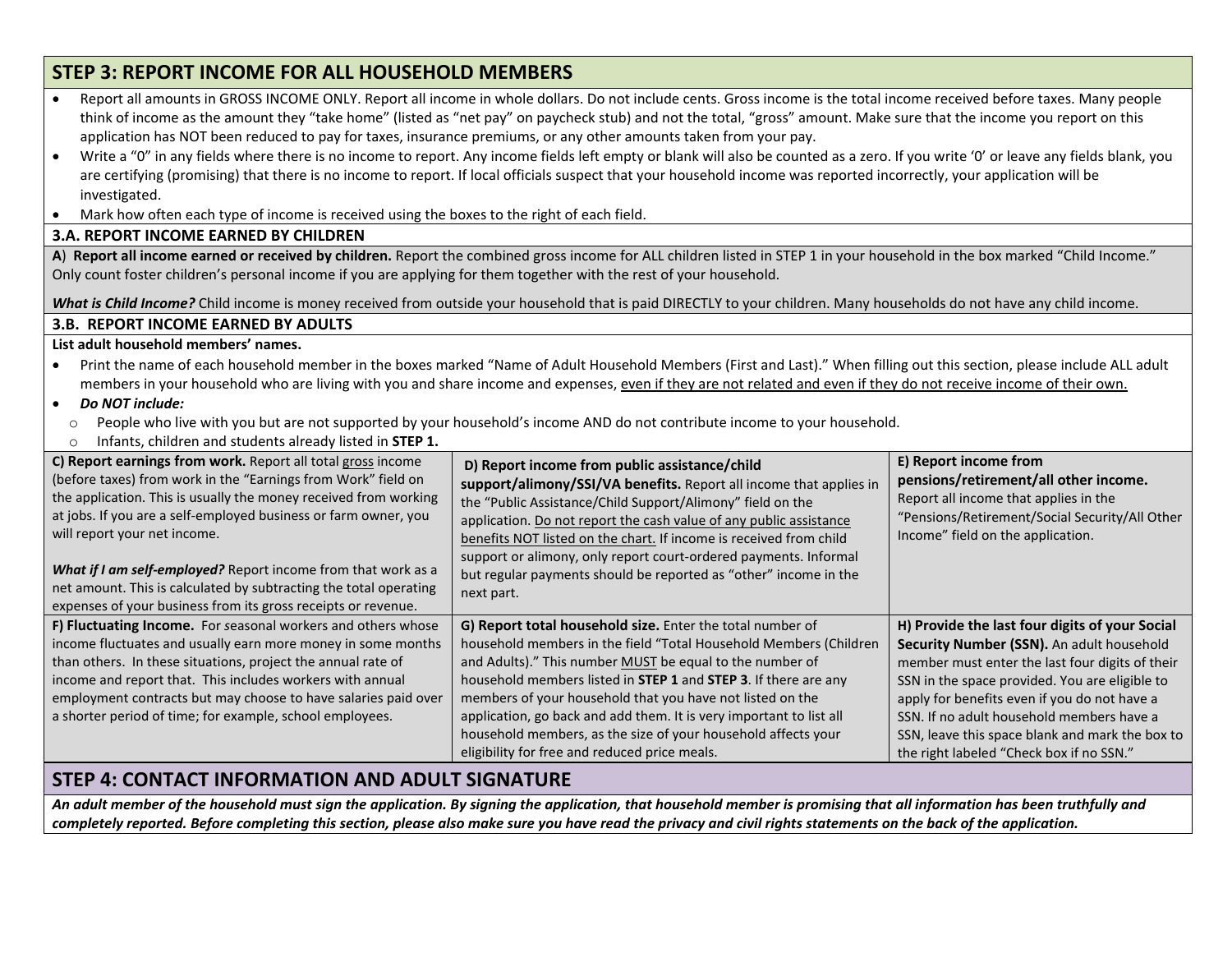| STEP 4: CONTACT INFORMATION AND ADULT SIGNATURE                  |                                |                                |                                                            |  |  |  |  |  |  |
|------------------------------------------------------------------|--------------------------------|--------------------------------|------------------------------------------------------------|--|--|--|--|--|--|
| A) Provide your contact information. Write your current          | B) Print or sign your name.    | C) Return completed            | D) Share children's racial and ethnic identities           |  |  |  |  |  |  |
| address in the fields provided if this information is available. | The adult filling out the      | form to: St. Francis           | (optional). On the back of the application, we ask you     |  |  |  |  |  |  |
| If you have no permanent address, this does not make your        | application must print or sign | <b>Xavier Catholic School</b>  | to share information about your children's race and        |  |  |  |  |  |  |
| children ineligible for free or reduced price school meals.      | their name in the signature    | System, Attn: Karen            | ethnicity. This field is optional and does not affect your |  |  |  |  |  |  |
| Sharing a phone number, email address, or both is optional,      | box.                           | <b>Bendel, 101 E Northland</b> | children's eligibility for free or reduced price school    |  |  |  |  |  |  |
| but helps us reach you quickly if we need to contact you.        |                                | Ave, Appleton, WI              | meals.                                                     |  |  |  |  |  |  |
|                                                                  |                                | 54911                          |                                                            |  |  |  |  |  |  |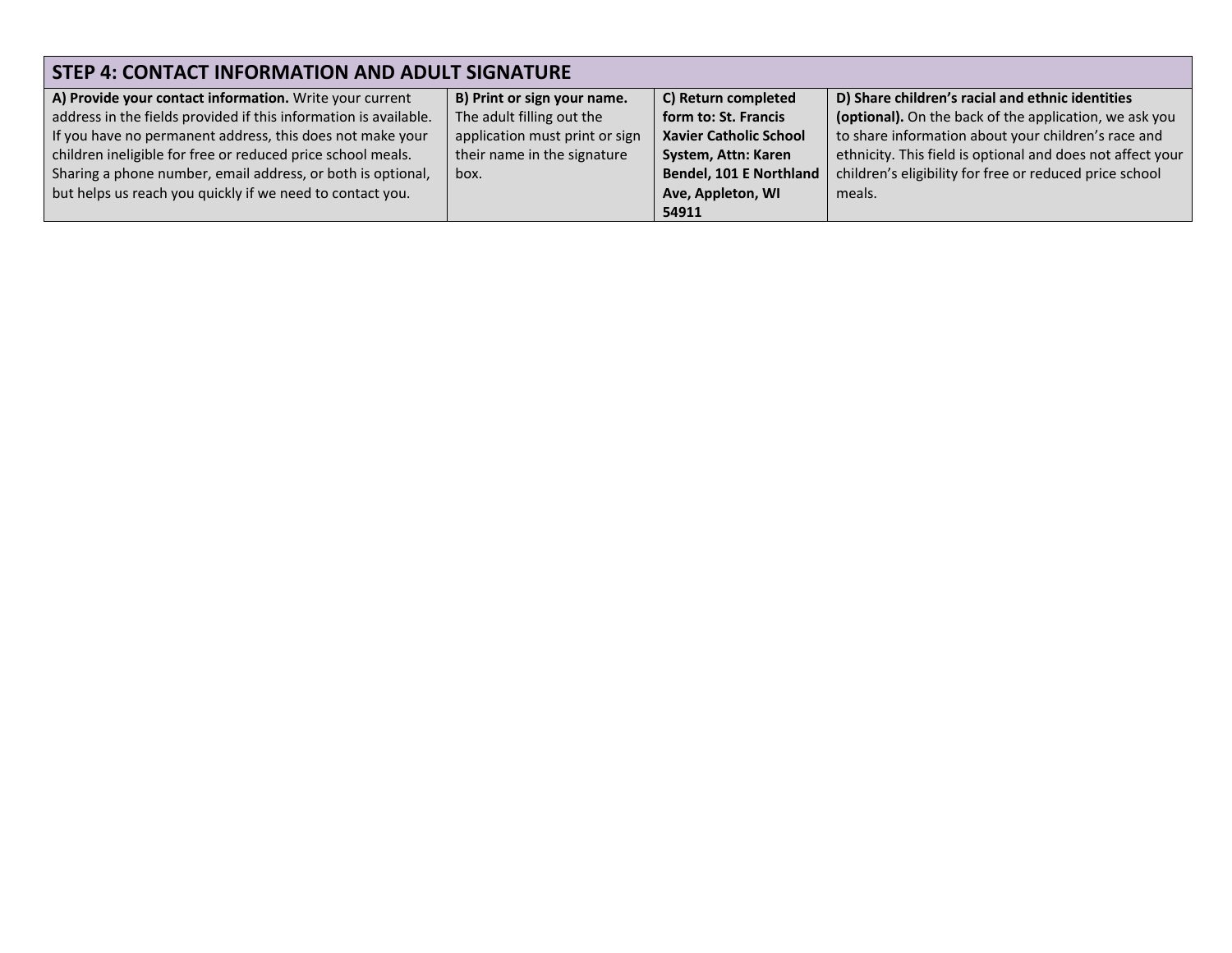#### 2021-2022 Household Application for Free and Reduced Price School Meals Apply online at:

 $\sim 10$ 

ASM-01 Complete one application per household. Use a pen (not a pencil).

For the Seamless Summer Option (SSO) and Community Eligibility Schools (CEP), receipt of free breakfast and lunch meals does not depend on returning this application; however, this information is necessary for other programs.

| List ALL infants, children, and students up to and including grade 12 who are Household Members<br>STEP 1                                                                                                                                                                                                                                                                                                                                                                         |                    |       |                                          |  |    |                                                                                                                                               |  |                                   |                    |   |                                           |                                                             | If more spaces are required for additional names, attach another sheet of paper.     |                      |                                                         |
|-----------------------------------------------------------------------------------------------------------------------------------------------------------------------------------------------------------------------------------------------------------------------------------------------------------------------------------------------------------------------------------------------------------------------------------------------------------------------------------|--------------------|-------|------------------------------------------|--|----|-----------------------------------------------------------------------------------------------------------------------------------------------|--|-----------------------------------|--------------------|---|-------------------------------------------|-------------------------------------------------------------|--------------------------------------------------------------------------------------|----------------------|---------------------------------------------------------|
| Definition of Household Member: "Anyone who is living with you and shares income and expenses, even if not related."<br>School the child attends or<br><b>Homeless</b>                                                                                                                                                                                                                                                                                                            |                    |       |                                          |  |    |                                                                                                                                               |  |                                   |                    |   |                                           |                                                             |                                                                                      |                      |                                                         |
| <b>Child's First Name</b>                                                                                                                                                                                                                                                                                                                                                                                                                                                         | MI                 |       | <b>Child's Last Name</b>                 |  |    |                                                                                                                                               |  |                                   |                    |   | Grade                                     |                                                             | NA if not in school                                                                  |                      | Foster<br>Migrant.<br>Head<br>Child<br>Runaway          |
|                                                                                                                                                                                                                                                                                                                                                                                                                                                                                   |                    |       |                                          |  |    |                                                                                                                                               |  |                                   |                    |   |                                           |                                                             |                                                                                      |                      | □<br>$\Box$<br>□                                        |
|                                                                                                                                                                                                                                                                                                                                                                                                                                                                                   |                    |       |                                          |  |    |                                                                                                                                               |  |                                   |                    |   |                                           |                                                             |                                                                                      |                      | $\Box$<br>$\Box$<br>$\Box$                              |
|                                                                                                                                                                                                                                                                                                                                                                                                                                                                                   |                    |       |                                          |  |    |                                                                                                                                               |  |                                   |                    |   |                                           |                                                             |                                                                                      | 등                    |                                                         |
|                                                                                                                                                                                                                                                                                                                                                                                                                                                                                   |                    |       |                                          |  |    |                                                                                                                                               |  |                                   |                    |   |                                           |                                                             |                                                                                      | Check                | $\Box$<br>$\Box$<br>$\Box$                              |
|                                                                                                                                                                                                                                                                                                                                                                                                                                                                                   |                    |       |                                          |  |    |                                                                                                                                               |  |                                   |                    |   |                                           |                                                             |                                                                                      |                      | $\Box$<br>$\Box$<br>$\Box$                              |
| Do any Household Members (including you) currently participate in any of the following assistance programs: FoodShare, W-2 Cash Benefits, or FDPIR?<br>STEP <sub>2</sub>                                                                                                                                                                                                                                                                                                          |                    |       |                                          |  |    |                                                                                                                                               |  |                                   |                    |   |                                           |                                                             |                                                                                      |                      | $\Box$ Yes / $\Box$ No                                  |
|                                                                                                                                                                                                                                                                                                                                                                                                                                                                                   |                    |       |                                          |  |    |                                                                                                                                               |  |                                   | <b>Case Number</b> |   |                                           |                                                             | Program Name Required                                                                |                      |                                                         |
| If you answered NO > Complete STEP 3. If you answered YES > Write a case number here, then go to STEP 4 (Do not complete STEP 3)                                                                                                                                                                                                                                                                                                                                                  |                    |       |                                          |  |    |                                                                                                                                               |  |                                   |                    |   |                                           |                                                             |                                                                                      |                      |                                                         |
|                                                                                                                                                                                                                                                                                                                                                                                                                                                                                   |                    |       |                                          |  |    |                                                                                                                                               |  |                                   |                    |   |                                           | Write only one case number in this space.                   | Medicaid and Badger Care do not qualify                                              |                      |                                                         |
| Report Income for ALL Household Members (Skip this step if you answered 'Yes' to STEP 2)<br>STEP <sub>3</sub>                                                                                                                                                                                                                                                                                                                                                                     |                    |       |                                          |  |    |                                                                                                                                               |  |                                   |                    |   |                                           |                                                             | Flip the page and review the charts titled "Sources of Income" for more information. |                      |                                                         |
| A. Child Income<br>Sometimes children in the household earn income. Please include the TOTAL income earned by all infants, children, and students up to<br>and including grade 12 listed in STEP 1 here.<br>B. All Adult Household Members (including yourself)<br>List all Household Members not listed in STEP 1 (including yourself) even if they do not receive income. For each Household Member listed, if they do receive income, report total gross income (before taxes) |                    |       |                                          |  |    |                                                                                                                                               |  |                                   | \$                 |   | Child income                              | Weekly                                                      | How often?<br>Bi-Weekly 2x Month<br>Monthly                                          |                      |                                                         |
| for each source in whole dollars only (no cents). If they do not receive income from any source, write '0'. If you enter '0' or leave any fields blank, you are certifying (promising) that there is no income to report.                                                                                                                                                                                                                                                         |                    |       |                                          |  |    |                                                                                                                                               |  |                                   |                    |   |                                           |                                                             |                                                                                      |                      | F. Seasonal Workers, and<br>others with fluctuating     |
| C.<br>Name of Adult Household Members<br>(First and Last Name)                                                                                                                                                                                                                                                                                                                                                                                                                    | Earnings from Work | Veekh | How often?<br>Bi-Weekly 2x Month Monthly |  |    | <b>D.</b> Public Assistance/<br>Child Support/<br>Alimony/SSI/VA Benefit                                                                      |  | Weekly Bi-Weekly 2x Month Monthly | How often?         |   |                                           | E. Pensions/Retirement/<br>Social Security,<br>Other Income | How often?<br>Weekly Bi-Weekly<br>2x Month Monthly                                   |                      | income, project the<br>annual income and<br>report here |
| \$                                                                                                                                                                                                                                                                                                                                                                                                                                                                                |                    |       |                                          |  | \$ |                                                                                                                                               |  |                                   |                    |   | S                                         |                                                             |                                                                                      | \$                   |                                                         |
| \$                                                                                                                                                                                                                                                                                                                                                                                                                                                                                |                    |       |                                          |  | \$ |                                                                                                                                               |  |                                   |                    |   | \$                                        |                                                             |                                                                                      | \$                   |                                                         |
| \$                                                                                                                                                                                                                                                                                                                                                                                                                                                                                |                    |       |                                          |  | \$ |                                                                                                                                               |  |                                   |                    |   | \$                                        |                                                             |                                                                                      | \$                   |                                                         |
| \$                                                                                                                                                                                                                                                                                                                                                                                                                                                                                |                    |       |                                          |  | \$ |                                                                                                                                               |  |                                   |                    |   |                                           |                                                             |                                                                                      | \$                   |                                                         |
|                                                                                                                                                                                                                                                                                                                                                                                                                                                                                   |                    |       |                                          |  |    |                                                                                                                                               |  |                                   |                    |   | \$                                        |                                                             |                                                                                      |                      |                                                         |
| \$                                                                                                                                                                                                                                                                                                                                                                                                                                                                                |                    |       |                                          |  | \$ |                                                                                                                                               |  |                                   |                    |   |                                           |                                                             |                                                                                      | \$                   |                                                         |
| G. Total Household Members (Children<br>and Adults)-REQUIRED                                                                                                                                                                                                                                                                                                                                                                                                                      |                    |       |                                          |  |    | H. Last Four Digits of Social Security Number (SSN) of Primary Wage<br>Earner or Other Adult Household Member-REQUIRED or Check box if no SSN |  |                                   |                    | X | $\mathbf{x}$<br>$\boldsymbol{\mathsf{X}}$ | X<br>$\mathbf x$                                            |                                                                                      | Check box, if no SSN |                                                         |
| Contact information and adult signature Return completed form to your school.<br>STEP 4                                                                                                                                                                                                                                                                                                                                                                                           |                    |       |                                          |  |    |                                                                                                                                               |  |                                   |                    |   |                                           | Karen Bendel, XCS, 101 E Northland Ave, Appleton, WI 54911  |                                                                                      |                      |                                                         |
| "I CERTIFY (promise) that all information on this application is true and that all income is reported. I understand that this information is given in connection with the receipt of Federal funds, and that school officials<br>information. I am aware that if I purposely give false information, my children may lose meal benefits, and I may be prosecuted under applicable state and federal laws.                                                                         |                    |       |                                          |  |    |                                                                                                                                               |  |                                   |                    |   |                                           |                                                             |                                                                                      |                      |                                                         |
|                                                                                                                                                                                                                                                                                                                                                                                                                                                                                   |                    |       |                                          |  |    |                                                                                                                                               |  |                                   |                    |   |                                           |                                                             |                                                                                      |                      |                                                         |
| Street Address (if available)                                                                                                                                                                                                                                                                                                                                                                                                                                                     | Apt#               |       | City                                     |  |    |                                                                                                                                               |  | <b>State</b>                      | Zip                |   |                                           |                                                             | Daytime Phone and Email (optional)                                                   |                      |                                                         |
|                                                                                                                                                                                                                                                                                                                                                                                                                                                                                   |                    |       |                                          |  |    |                                                                                                                                               |  |                                   |                    |   |                                           |                                                             |                                                                                      |                      |                                                         |
| Printed Name OR Signature of Adult Completing this application—REQUIRED                                                                                                                                                                                                                                                                                                                                                                                                           |                    |       |                                          |  |    |                                                                                                                                               |  |                                   |                    |   |                                           | Today's Date Mo./Day/Yr.                                    |                                                                                      |                      |                                                         |